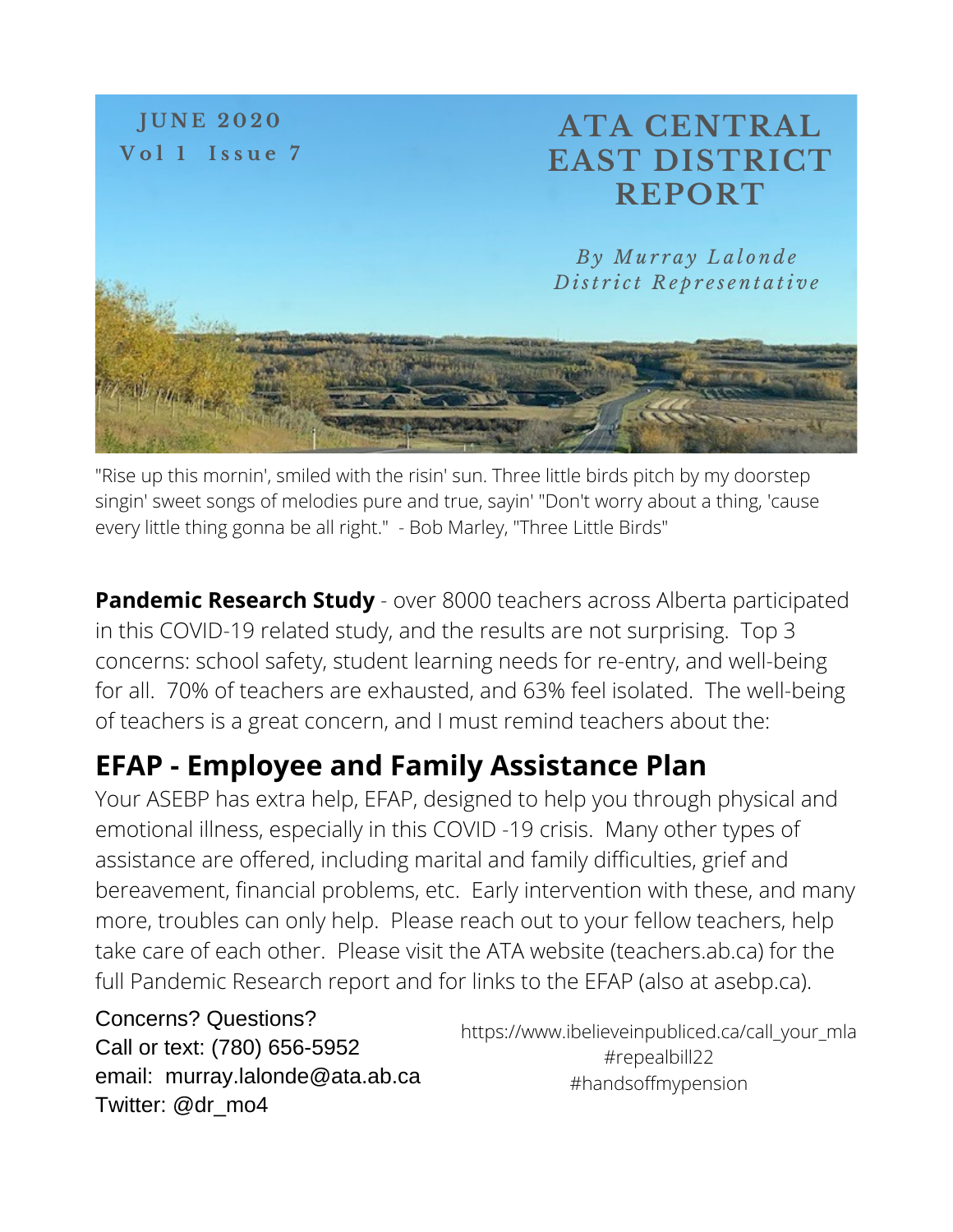## PEC MEETING ONLINE

Provincial Executive Council held its regularly scheduled meeting for June 11-12 online. This is the third version of the online PEC Meeting via Zoom. The following are points are highlights from this meeting.

**PD**: Many teachers have enjoyed the online sessions offered by ATA PD Staff. If you aren't familiar with with, PD Staff are actively reaching out to members, offering online assistance for a variety of platforms and useful apps. Visit them at atapdwebinars2020.sched.com or Twitter (@ata\_pd).

 The ATA Library is preparing its virtual library of supports for teachers to use in its online platform, LibGuides. 2Learn and Pourapprendre sites can now be found in LibGuides. See the ATA website for more details.

 The Leadership Standards Advisory Committee would like to remind administrators that the deadline "for principals who were grandfathered as well those individuals who participated in the two-day inservice leading to certification to apply for a certificate" is 2021 08 31.

**Teacher Welfare**: 38 bargaining units have settled their 2018-2020 local table Collective Agreements (our own Northern Lights ATA Local #15 has the distinct honour of being the first local to bargain a local agreement and hold a Bargaining Unit General Meeting through online technology!). TW staff are proofreading each agreement, and some locals are waiting for the school district to submit the agreements to the ATA. If your local has settled, you will be able to view your local Collective Agreement (CA) on the ATA website as soon as it is ready. In the meantime, if you need assistance with your CA, please contact your school's Teacher Welfare Committee representative.

 The Teachers' Employer Bargaining Association (TEBA) has asked for a second extension to List of All Matters (LAM) bargaining, pushing it to September 2020. The ATA's Central Table Bargaining Committee (CTBC) has agreed to the extension. With the COVID crisis, postponing the LAM bargaining is good for both parties.

**Member Services**: Please be careful about posting complaints about other teachers, your child's teacher, etc. This type of action directly contravenes items 13 and 14 of the Code of Professional Conduct. Also, note that item 18 in the Code states "The teacher acts in a manner which maintains the honour and dignity of the profession."

**ATA Government:** Bill 15 - Choice in Education Act. While it may seem that not much has changed on the surface, two major changes to the School Act will happen:

1. Proposed charter schools will no longer need approval by a publicly elected board and go straight to the Minister of Education for approval.

2. HOME-SCHOOLED STUDENTS WILL NO LONGER NEED SUPERVISION OR APPROVAL FOR THEIR EDUCATION PROGRAM.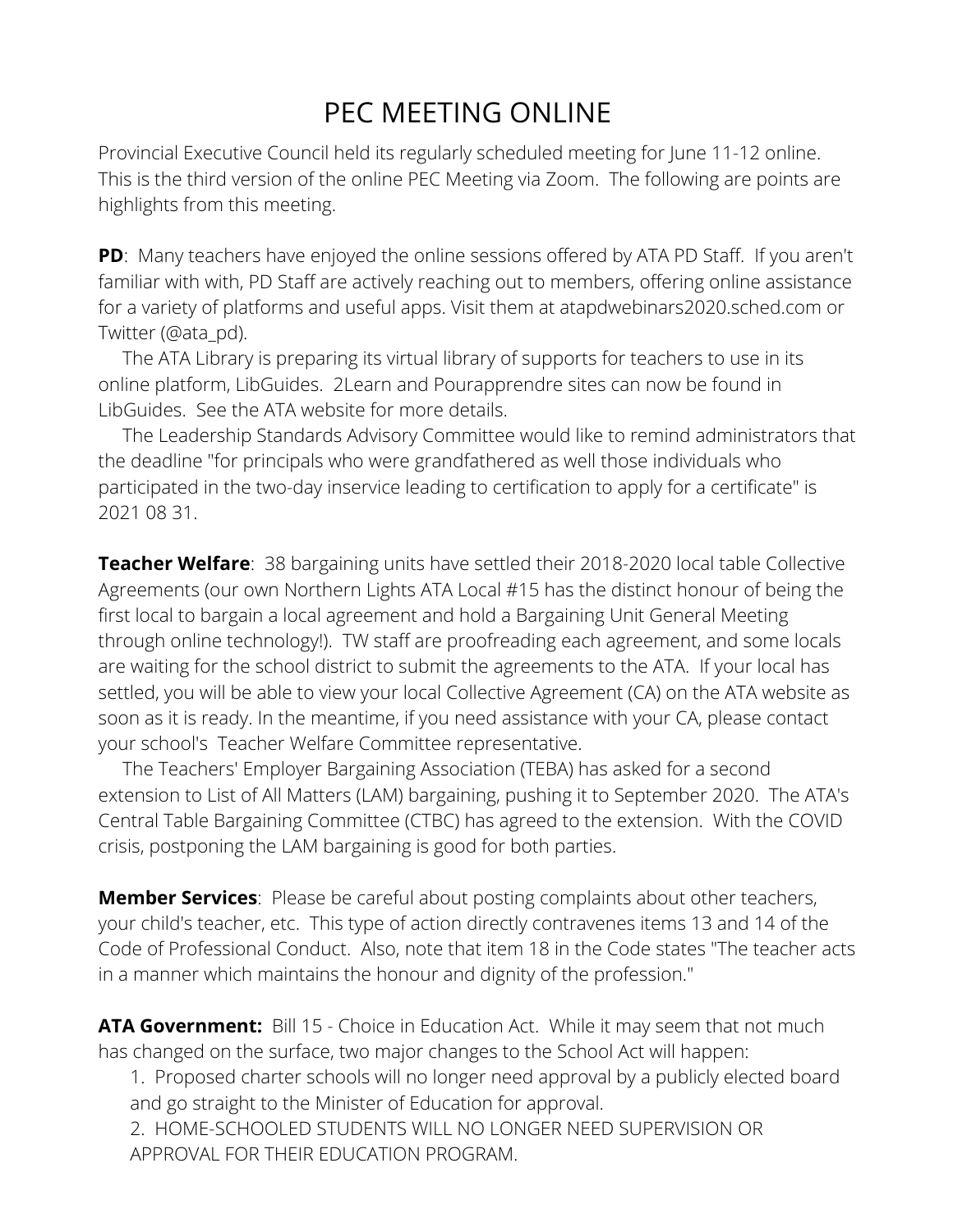**ATA Government (cont):** Talking to Kids About COVID-19 (Part II): A Return to Alberta Schools. This is a continuation of the first part with updates on guidelines and recommendations of how to return to school. Three sections will feature Dr. Michael Rich (Harvard Professor of Public Health), Jason Schilling (ATA President), and Dr. Jody Carrington (Registered Psychologist).

 A new research brief, Agression in Alberta Schools, is available on the ATA website: Public Education > Education Research > Research Briefs. If it isn't found there now, it should be there soon. You will be able to find other research briefs of interest, as well as talking points when you need some facts to back up your arguments for education, which leads into:

#### **Renewed Call for #handsoffourpension and #repealbill22**

 We need to let our MLAs know that it is not okay to take over our pension fund. AIMCo has been proven to be a substandard investor compared to our ATRF. We have until the end of this year to convince the Alberta Government to repeal Bill 22. MLA Christina Gray has tabled Private Members' Bill 203, the Pensions Protection Act, to reverse the transfer from ATRF to AIMCo, as well as other public sector employee pensions.

 Please show your support for Bill 203 by contacting your MLA. A great way to do this is to use the ATA's site: https://www.ibelieveinpubliced.ca/call\_your\_mla

## News in Central East

ATA Locals were given emergency powers, automatically inserted into each local's Constitution, in order to allow them to conduct their business in the best interest of their members in getting through the COVID crisis. Part of these powers allow locals to postpone their AGM and therefore local budget to the fall.

 Some locals have held their AGMs and elections. Two of our locals, Lakeland Catholic and Greater St. Paul, have new local presidents. Congratulations to **Lynne Vining** and **Leon Ward** on your election. Your local members are in great hands.

 To our retiring local presidents, **Colin Desnoyers** and **Connie Landsiedel**: you have served your local membership with honour, dignity, and a vast amount of energy. Thanks to you and your families for your dedication and time as local presidents. We will miss you.

Congratulations to **Dianna Kroetch** of Battle River Local 32 Teachers on being awarded the John Mazurek Memorial - Morgex Insurance Scholarship!

Also, congratulations to **Bonnyville Centralized High School** for being selected as a major recipient of an ATA DEHR Grant for their Medicine Wheel Garden project!